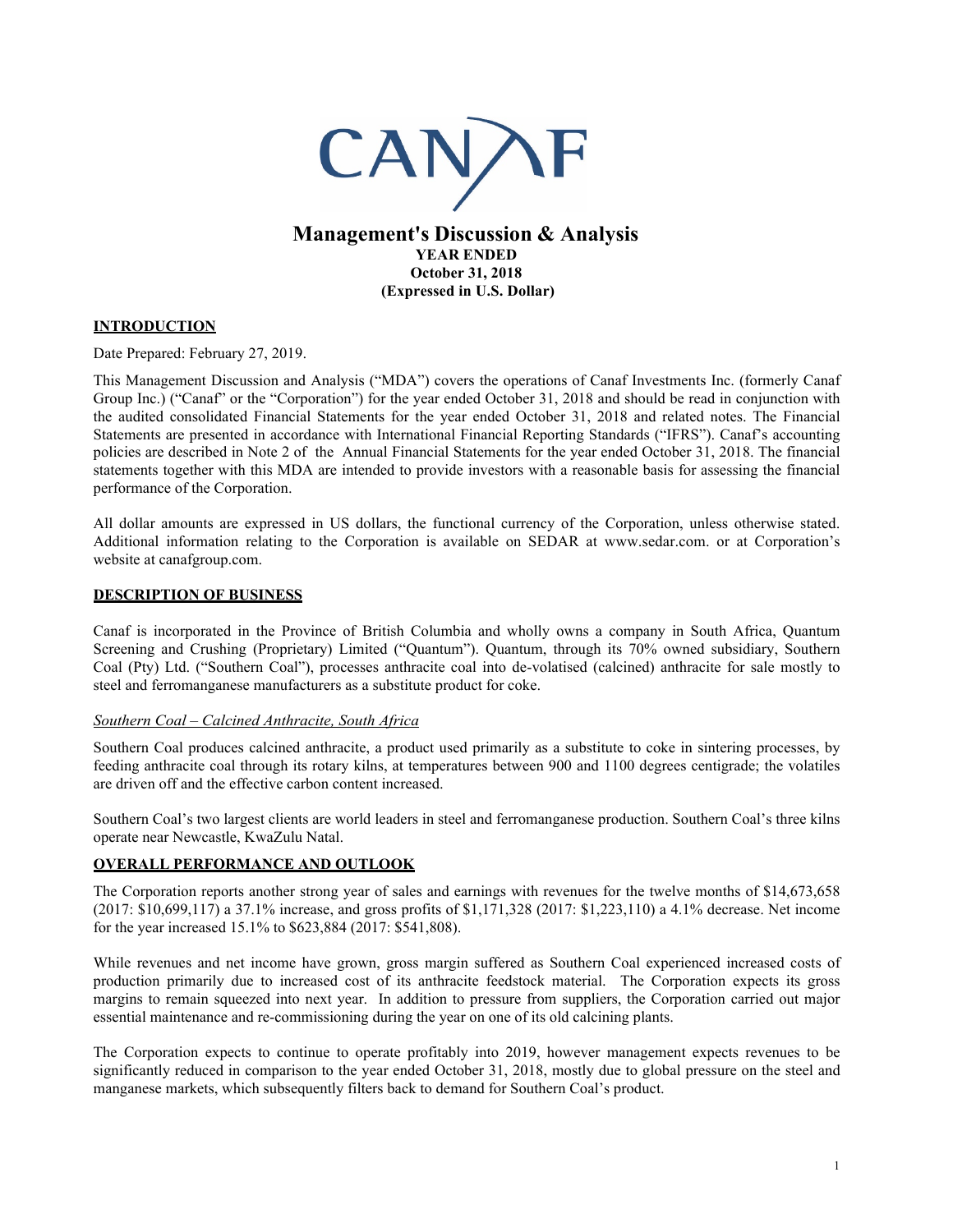During Q1 2019, the Corporation is pleased to confirm that a trial load of its calcined product was delivered to a new potential and significant customer. Trials will be ongoing into Q2 2019, and should this convert to an ongoing supply, the Corporation feels that there is potential to return to the revenue levels of the year ended October 31, 2018.

An important achievement of the Corporation during the year was the sale of 30% of Quantum's shares in Southern Coal for 18 million Rand, which enabled, and contributed, to Southern Coal achieving a Level 4 Broad-Based Black Economic Empowerment ("B-BBEE") rating. Achieving this rating will enable Southern Coal to engage in long-term supply contracts with its customers. The Corporation can confirm that long-term (24 month) contracts with both its existing main customers should be renewed during Q2 and Q3, 2019.

During Q1 2019, Southern Coal made its final payment for the 14 million Rand loan from ABSA bank, which was drawn down in February 2015. Repayment of this loan now releases Southern Coal from monthly installments of approximately 392,000 Rand (approx. C\$37,000 or US\$28,000), which the Corporation plans to allocate to future diversification or expansion projects. As of January 2019, the Corporation has zero long-term liabilities.

Whilst the Corporation reports another profitable and financially positive year, the board can confirm that it is actively looking for new opportunities that will offer long-term growth potential for shareholders, be it related to its existing anthracite calcining operation in South Africa or another new, and un-related, sector. With zero long-term debt, a strong balance sheet, and a cash flow positive business in South Africa, the Corporation believes it is in a good position to do so. In the meantime, the Corporation will continue to grow its shareholder's equity, which as of October 31, 2018, stands at approximately \$3.5 million (C\$4.6 million).

#### *Selected Financial Information*

Due to the Corporation being listed on the TSX-V and it share price is quoted in Canadian Dollars, the Corporation has converted some key financial information included in this report to Canadian dollars. The following financial information is derived from the Corporation's financial statements for the year ended October 31, 2018, with a comparison in Canadian Dollars.

|                                              | 2018<br>US\$ | 2017<br>US\$ | 2018<br><b>CDNS</b> | 2017<br><b>CDNS</b> |
|----------------------------------------------|--------------|--------------|---------------------|---------------------|
| Conversion 1.00 US (av. 12 months)           |              |              | 1.303               | 1.283               |
|                                              |              |              |                     |                     |
| Revenue from Sales                           | 14,673,658   | 10,699,117   | 19,126,492          | 13,726,571          |
| Cost of Sales                                | (13,502,330) | (9,476,007)  | (17,599,716)        | (12, 157, 366)      |
| <b>Gross Profit</b>                          | 1,171,328    | 1,223,110    | 1,526,776           | 1,569,205           |
| Expenses                                     | (587,312)    | (504, 788)   | (765, 537)          | (624, 580)          |
| Interest Income                              | 101,284      | 17,962       | 132,019             | 23,045              |
| Other Income                                 | 11,967       | $\theta$     | 15,598              | $\theta$            |
| Income Tax Recovery (Expense)                | (73, 383)    | (194, 476)   | (95, 652)           | (249, 506)          |
| Net Income for the year                      | 623,884      | 541,808      | 813,204             | 718,164             |
| Attributable to the Shareholders             | 585,134      | 541,808      | 762,697             | 718,164             |
| Attributable to the Non-Controlling Interest | 38,750       | $\theta$     | 50,509              | $\boldsymbol{0}$    |
| <b>Adjusted EBITDA</b>                       | 1,028,094    | 1,195,844    | 1,340,076           | 1,534,224           |
|                                              |              |              |                     |                     |
| <b>Conversion 1.00 US (closing position)</b> |              |              | 1.302               | 1.283               |
| <b>Total Assets</b>                          | 4,774,438    | 3,315,232    | 6,216,776           | 4,253,443           |
| <b>Bank Loan</b>                             | 78,412       | 416,882      | 102,100             | 534,860             |
| <b>Total Equity</b>                          | 3,595,840    | 1,908,638    | 4,682,128           | 2,448,783           |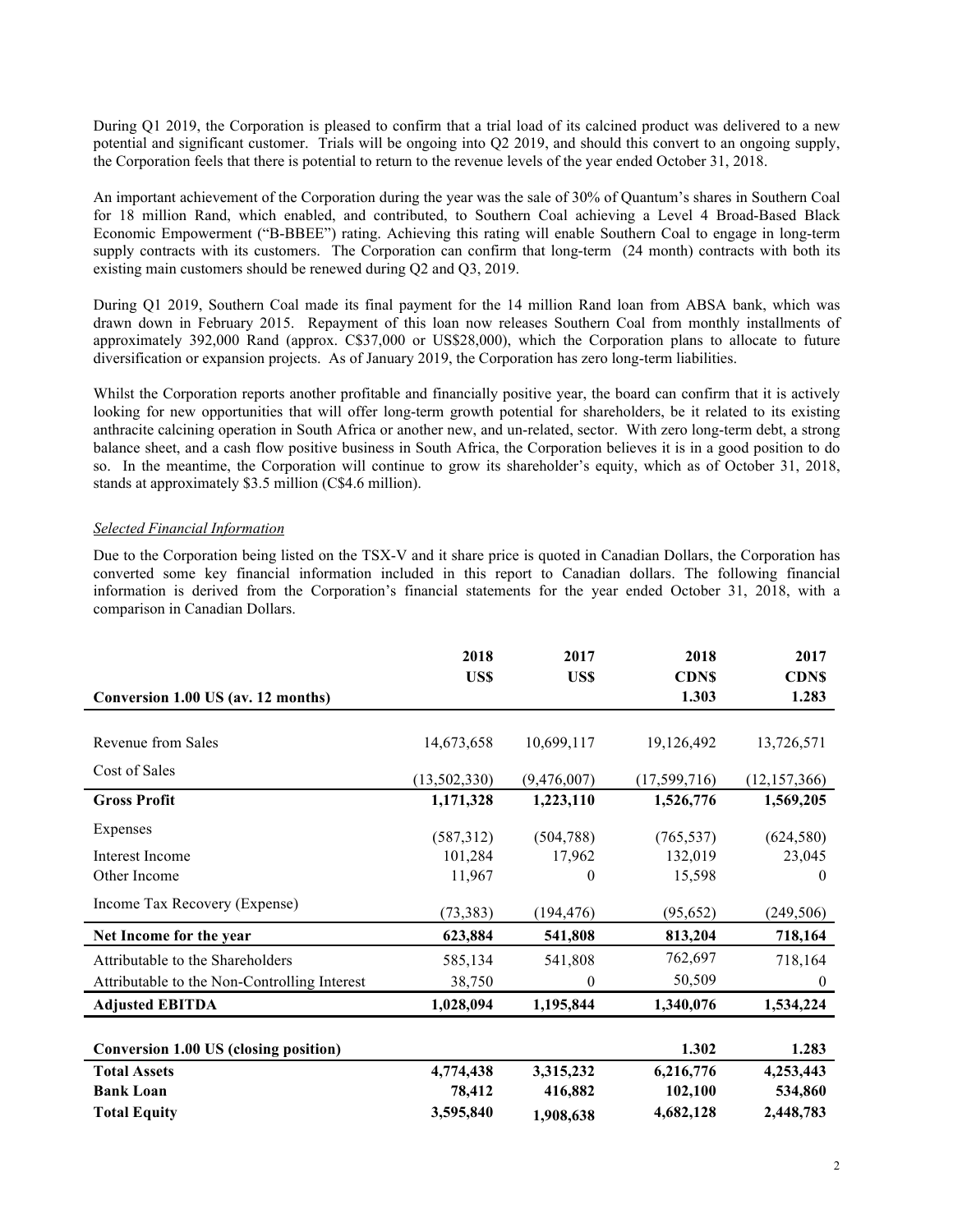### *Non- GAAP Performance Measures*

The Corporation has included additional financial performance measures in this MD&A, such as adjusted EBITDA. The Corporation believes that, in addition to conventional measures prepared in accordance with IFRS, certain investors use this information to evaluate the Corporation's underlying performance of its core operations and its ability to generate cash flow. Accordingly, it is intended to provide additional information and should not be considered in isolation or as a substitute for measures of performance prepared in accordance with IFRS.

|                                 | 2018<br>US\$ | 2017<br>US\$ | 2018<br><b>CDNS</b> | 2017<br><b>CDNS</b> |
|---------------------------------|--------------|--------------|---------------------|---------------------|
| Conversion 1.00 US Dollar Rate  |              |              | 1.303               | 1.283               |
| Net Income for the year         | 623,884      | 541,808      | 813,204             | 695,120             |
| <b>Interest Paid</b>            | 27,853       | 86,837       | 36,305              | 111,409             |
| <b>Interest Received</b>        | (101, 284)   | (17,962)     | (132,019)           | (23, 045)           |
| Foreign Exchange Gain/ (Losses) | (5,679)      |              | (7, 402)            |                     |
| Depreciation                    | 409,937      | 390,685      | 534,335             | 501,235             |
| Income Taxes                    | 73,383       | 194,476      | 95,652              | 249,506             |
| <b>Adjusted EBITDA</b>          | 1,028,094    | 1,195,844    | 1.340.076           | 1,534,224           |

### *\*Reconciliation of Adjusted EBITDA and Profit*

*Adjusted EBITDA represents earnings before interest, taxes, depreciation, amortization, foreign exchange gain (loss) and other revenues (expenses) as historically calculated by the Corporation.*

### **BROAD-BASED BLACK ECONOMIC EMPOWERMENT TRANSACTION (B-BBEE)**

As part of Southern Coal's B-BBEE transformation program, Amandla Amakhulu (Pty) Ltd, ("AAM"), a 100% black, privately owned, and ringfenced, company incorporated in South Africa, acquired 30% of the issued shares of Southern Coal, from Canaf's wholly owned subsidiary, Quantum, for the value of 18 million Rand. The financial effective date for the transaction is 01 August 2018.

Quantum in return received cumulative, redeemable preference shares in AAM in the amount of the purchase price. These preference shares shall provide preferential dividends, until redeemed by AAM. These dividends will be secured by an irrevocable direction from AAM to Southern Coal to pay Quantum such dividends from any distribution to AAM.

# **CLAIM AGAINST KILEMBE MINES LIMITED**

In August 2006, Canaf, then known as Uganda Gold Mining, announced the termination of any further investment into its Kilembe Copper-Cobalt Project in Uganda. Since 2007, the Corporation has been engaged in an arbitration with Kilembe Mines Limited, ("KML"), whereby the Corporation seeks general damages, special damages and costs of the arbitration from KML for breach of contract.

The legal work, carried out by MMAKS Advocates, Kampala, against KML is at no cost to the Corporation, but any award in won by MMAKS efforts will be distributed to both MMAKS and Canaf.

Despite the fact that the claim against KML Corporation remains active, the Corporation is unable to give an indication of either the quantum or any likely date by which the arbitration will be concluded.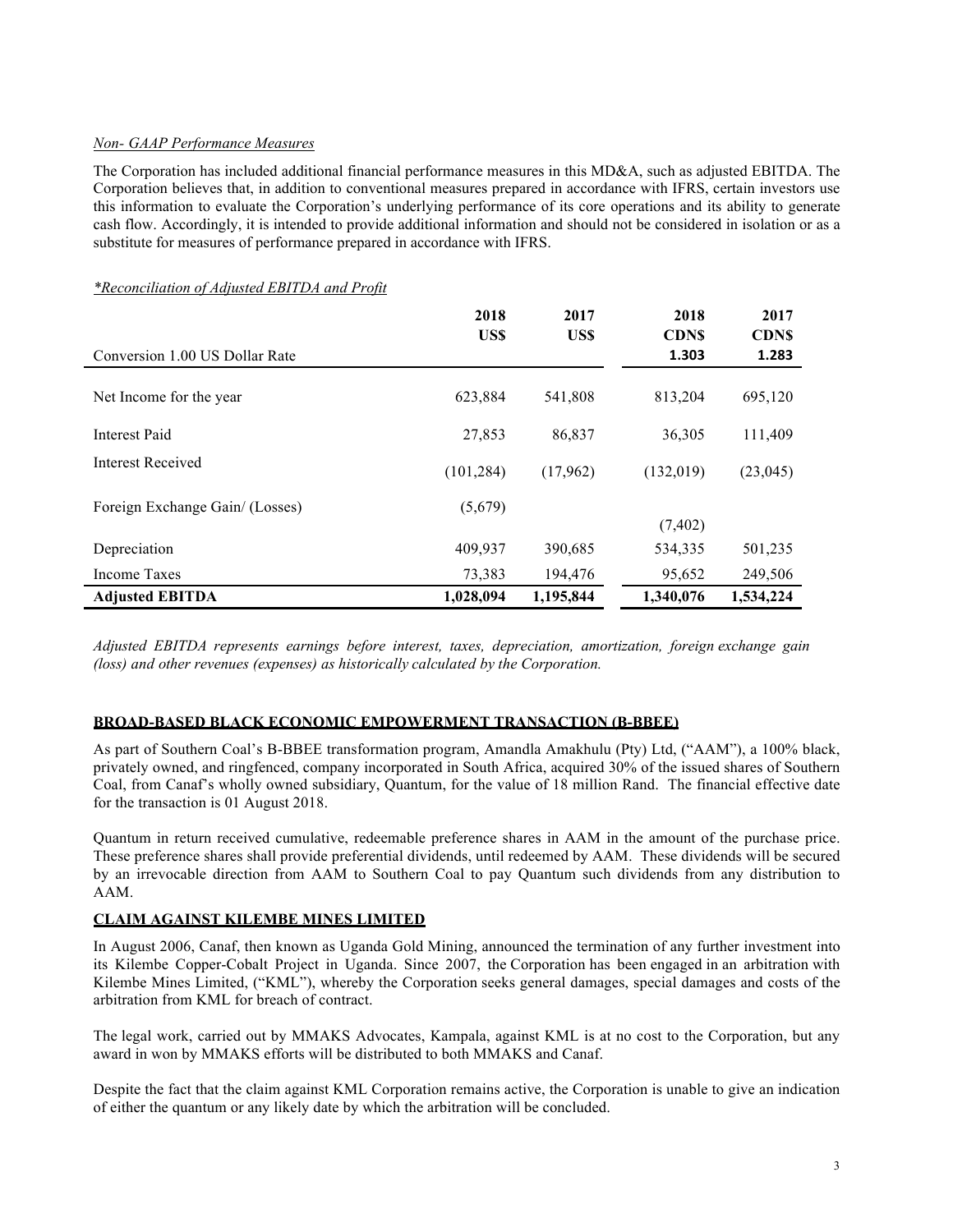#### **RESULTS OF OPERATIONS**

### **Year Ended October 31, 2018**

The Corporation reported net income of \$623,884 (2017: \$541,808), an increase of \$82,076, 15.1%, on revenues of \$14,673,658 (2017: \$10,699,117) a 37.1% increase. While revenues have grown, increased cost of sales (2018: \$13,502,330, 2017: \$9,476,007), has produced a smaller gross margin percentage of 7.9% (2017: 11.4%).

|                                | 2018         | 2017        |
|--------------------------------|--------------|-------------|
|                                | S            | S           |
| <b>Sales</b>                   | 14,673,658   | 10,699,117  |
| Cost of Sales                  | (13,502,330) | (9,476,007) |
| Gross Profit                   | 1,171,328    | 1,223,110   |
| Income before income taxes     | 697,267      | 736,284     |
| Income Tax (Expense) Recovery  | (73, 383)    | (194, 476)  |
| Net income (Loss) for the year | 623,884      | 541,808     |

### **Sales**

Revenue for the year was \$14,673,658 (2017: \$10,699,117), 37.1% increase due to high demand for Southern Coal's calcine product from both of its main customers. Sales for the year-end October 31, 2019 are expected to reflect a significant reduction in comparison to the current year, assuming no new customers are secured. The expected reduction in sales is primarily down to global uncertainties in the steel and manganese markets that Southern Coal supplies in to. Despite the expected reduction in sales, management can confirm that it is working on ensuring that gross margins improve by implementing efficiencies in Sothern Coal's operations.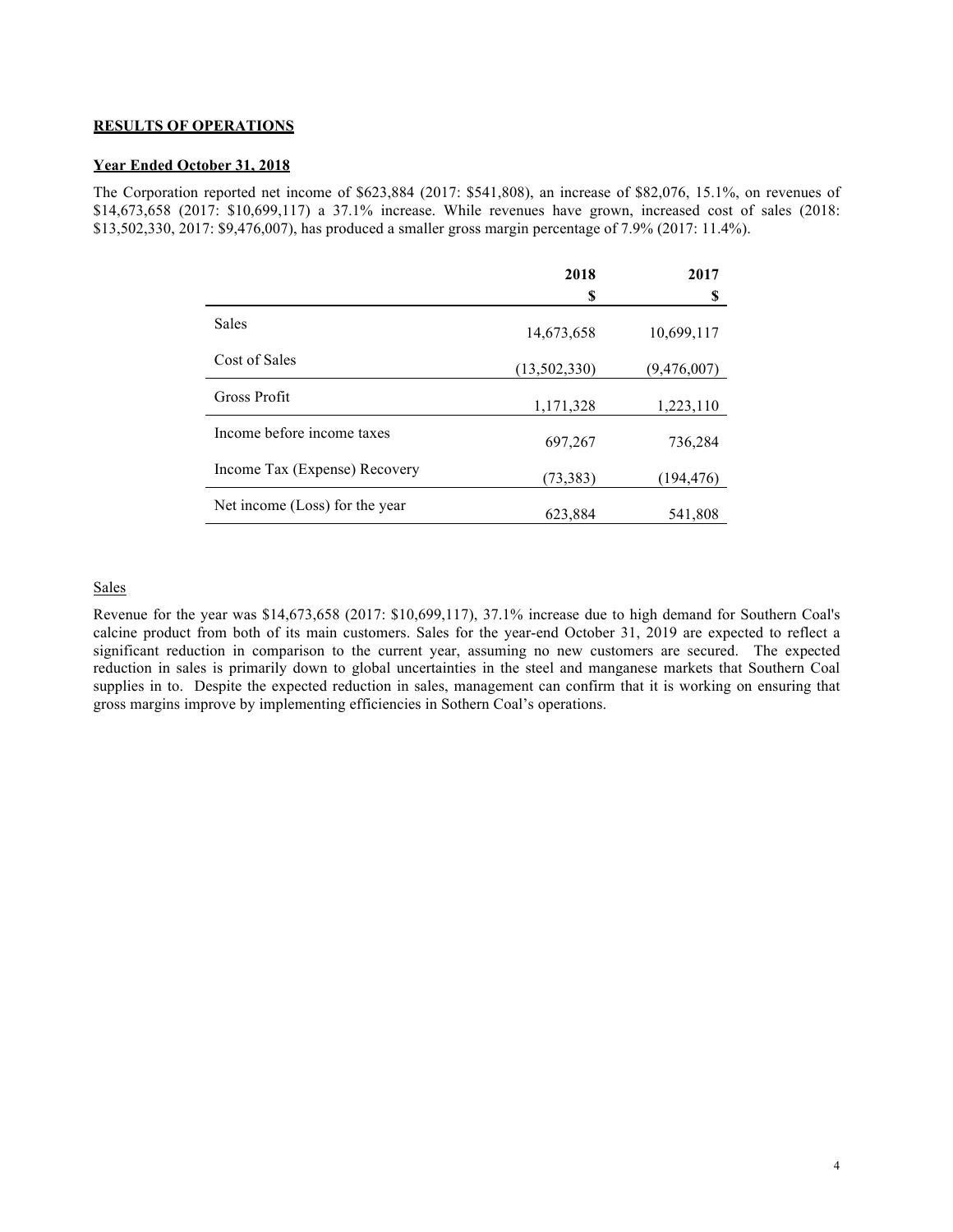### General and Administrative Expenses:

|                                                  | 2018       | 2017     | Variance  |               |
|--------------------------------------------------|------------|----------|-----------|---------------|
|                                                  | \$         | \$       | \$        | $\frac{0}{0}$ |
| Bank Charges and Interest                        | 14,087     | 3,890    | 10,197    | 262%          |
| <b>Consulting Fees</b>                           | 84,209     | 67,117   | 17,092    | 25%           |
| Management Fees                                  | 127,024    | 119,504  | 7,520     | 6%            |
| Office, Insurance and Sundry                     | 79,376     | 75,422   | 3,954     | $5\%$         |
| Professional Fees                                | 108,637    | 80,452   | 28,185    | 35%           |
| Promotion                                        |            | 1,063    | (1,063)   | $(100\%)$     |
| Telephone                                        | 16,948     | 15,769   | 1,179     | 7%            |
| Transfer Agent and Filing Fees                   | 14,617     | 10,543   | 4,074     | 39%           |
| Travel                                           | 44,668     | 44,191   | 477       | $1\%$         |
| <b>Broad-Based Black Economic</b><br>Empowerment | 75,573     |          | 75,573    | 100%          |
|                                                  | 565,138    | 417,951  | 147,188   | 35%           |
| Foreign Exchange gain                            | (5,679)    |          | (5,679)   | $(100\%)$     |
| <b>Finance Costs</b>                             | 27,853     | 86,837   | (58, 984) | (68%)         |
| <b>Expenses</b>                                  | 587,312    | 504,788  | 82,524    | 16.35%        |
| Interest Income                                  | (101, 284) | (17,962) | 83,322    | 464%          |
| Other Income                                     | (11,967)   |          | (11,967)  | $(100\%)$     |
|                                                  | 473,971    | 486,862  | (12, 855) | (3%)          |

#### Expenses

Expenses for the year were \$587,312 (2017: \$504,788) an increase of \$82,524, 16.3%, primarily due to increased costs relating to the B-BBEE program (\$75,573) and necessary legal and administrative charges in relation to the Corporations name and jurisdiction changes in Canada, offset by reduced interest on the bank loan. The Corporation incurred extra management and consultant fees due to the passing of its previous CFO, Zeny Manalo as well as transitional costs associated with the appointment and resignation of Derick Sinclair, and appointment of Rebecca Williams as CFO during the year. The Corporation does not expect any further extra ordinary management or consultant fees going forward. Additional details of general and admin expenses can be found in the table below.

### Finance Costs

Finance Cost for the year were \$27,853 (2017 \$86,837) a favorable variance of \$58,984 (68%) as a result of nearing the end of the loan period.

#### Interest Income

Interest income for the year was \$101,284 (2017 \$17,962) for interest earned on cash on hand

#### Income Taxes

The Corporation reported income tax expense for the year of \$73,383 (2017: expense of \$194,476) an in-year reduced liability as a result of tax losses carried forward.

During the year, Southern Coal sold the plant and related machinery to Quantum Crushing at an amount equal to their net book values. This, combined with the fact that Quantum is an investment company, and not a manufacturing company like Southern Coal, there is no difference between rates used for depreciation. Therefore, the deferred tax liability is no longer present as at October 31, 2018.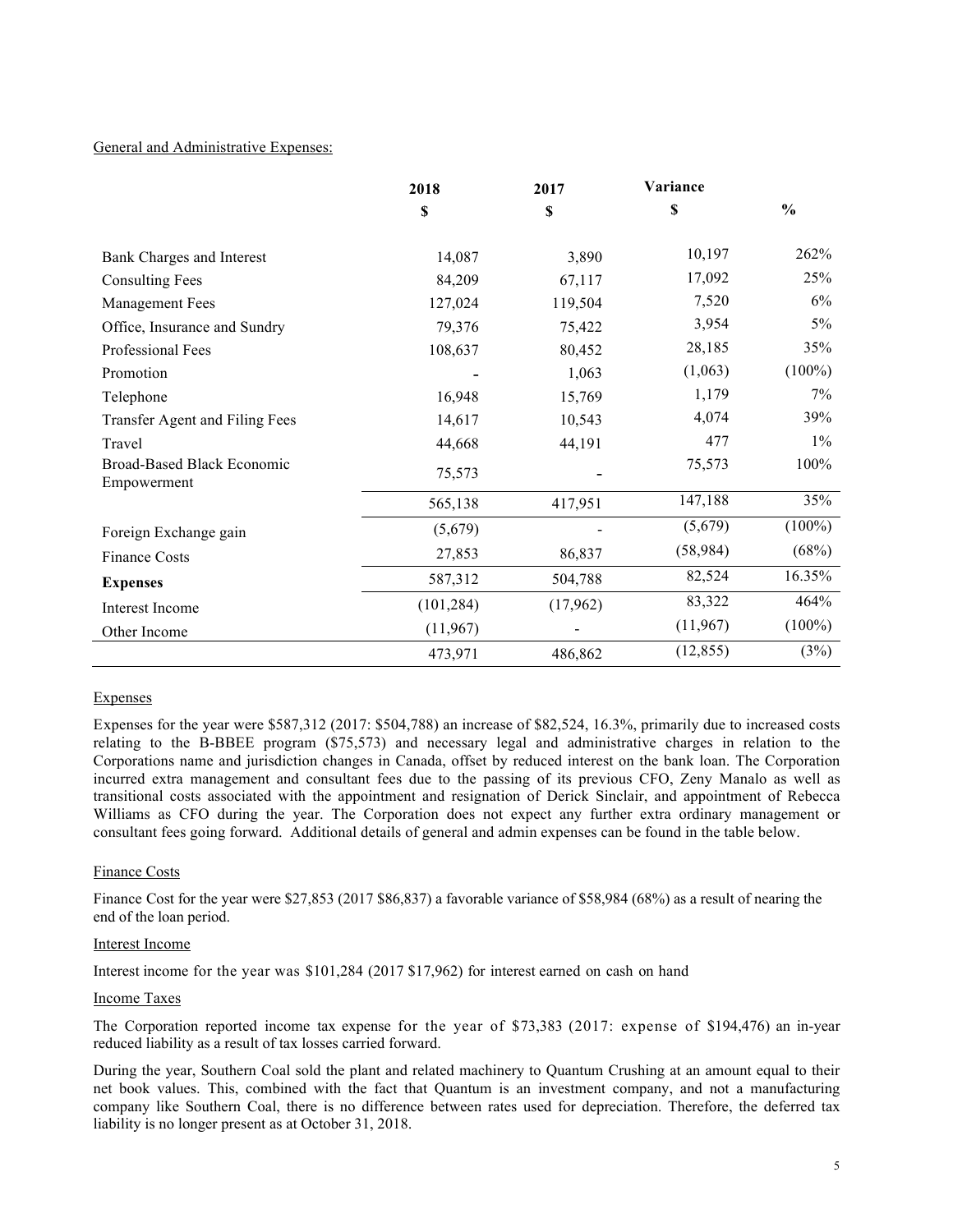### *Comprehensive Income*

The Corporation is not subject to currency fluctuations in its core activities however the Corporation is subject to transactions in various currencies and the volatility in international currency markets does have an impact on some costs and the translation into US\$ the reporting currency of the Corporation. The current years comprehensive loss on foreign exchange to the amount of \$325,740 (2017: \$102,144) is primarily as a result of the translation into US\$ the reporting currency. As at October 31, 2018, the Corporation has accumulated other comprehensive loss of \$1,778,337 (October 31, 2017: \$1,463,628.).

The Corporation does not hedge net asset translation movements.

# **SUMMARY OF QUARTERLY RESULTS**

The following financial data is derived from the Corporation's financial statements for the past 8 quarters.

|                                                |                    |                    | <b>Three Months Ended</b> |                   |
|------------------------------------------------|--------------------|--------------------|---------------------------|-------------------|
|                                                | October 31         | July 31            | April 30                  | <b>January 31</b> |
|                                                | 2018               | 2018               | 2018                      | 2018              |
|                                                | \$                 | \$                 | \$                        | \$                |
|                                                | \$                 | $\mathbf S$        | \$                        | \$                |
| Sale                                           | 2,530,979          | 3,444,253          | 5,425,213                 | 3,273,213         |
| Gross Profit                                   | 233,066            | 235,093            | 454,607                   | 248,562           |
| Net Income (Loss)                              | 108,996            | 65,008             | 262,753                   | 187,126           |
| Net Comprehensive Income (Loss) for the period | (342, 307)         | (50, 662)          | 138,299                   | 552,815           |
| Basic and diluted earnings (loss) per share    | S<br>0.002         | S<br>0.005         | \$.<br>0.006              | \$<br>(0.001)     |
|                                                |                    |                    |                           |                   |
|                                                |                    |                    | <b>Three Months Ended</b> |                   |
|                                                | October 31         | July 31            | April 30                  | <b>January 31</b> |
|                                                | 2017               | 2017               | 2017                      | 2017              |
|                                                | \$                 | \$                 | \$                        | \$                |
|                                                | $\mathbf{\hat{S}}$ | $\mathbf{\hat{S}}$ | $\mathbf{\hat{S}}$        | $\mathbf S$       |
| Sale                                           | 2,255,450          | 1,961,208          | 3,490,753                 | 2,991,706         |
| <b>Gross Profit</b>                            | 333,885            | 204,320            | 299,024                   | 385,881           |
| Net Income (Loss)                              | (53,908)           | 166,064            | 231,961                   | 197,691           |
| Net Comprehensive Income (Loss) for the period | (183,066)<br>S     | 187,796<br>S       | 236,713<br>\$             | 198,221<br>S      |
| Basic and diluted earnings (loss) per share    | 0.004              | 0.004              | 0.005                     | 0.004             |

The Corporation annual sales for fiscal year-ended 31 October 2018 again delivered a promising result with sales growth of 37% (2018: \$14,673,658 and 2017: \$10,699,117).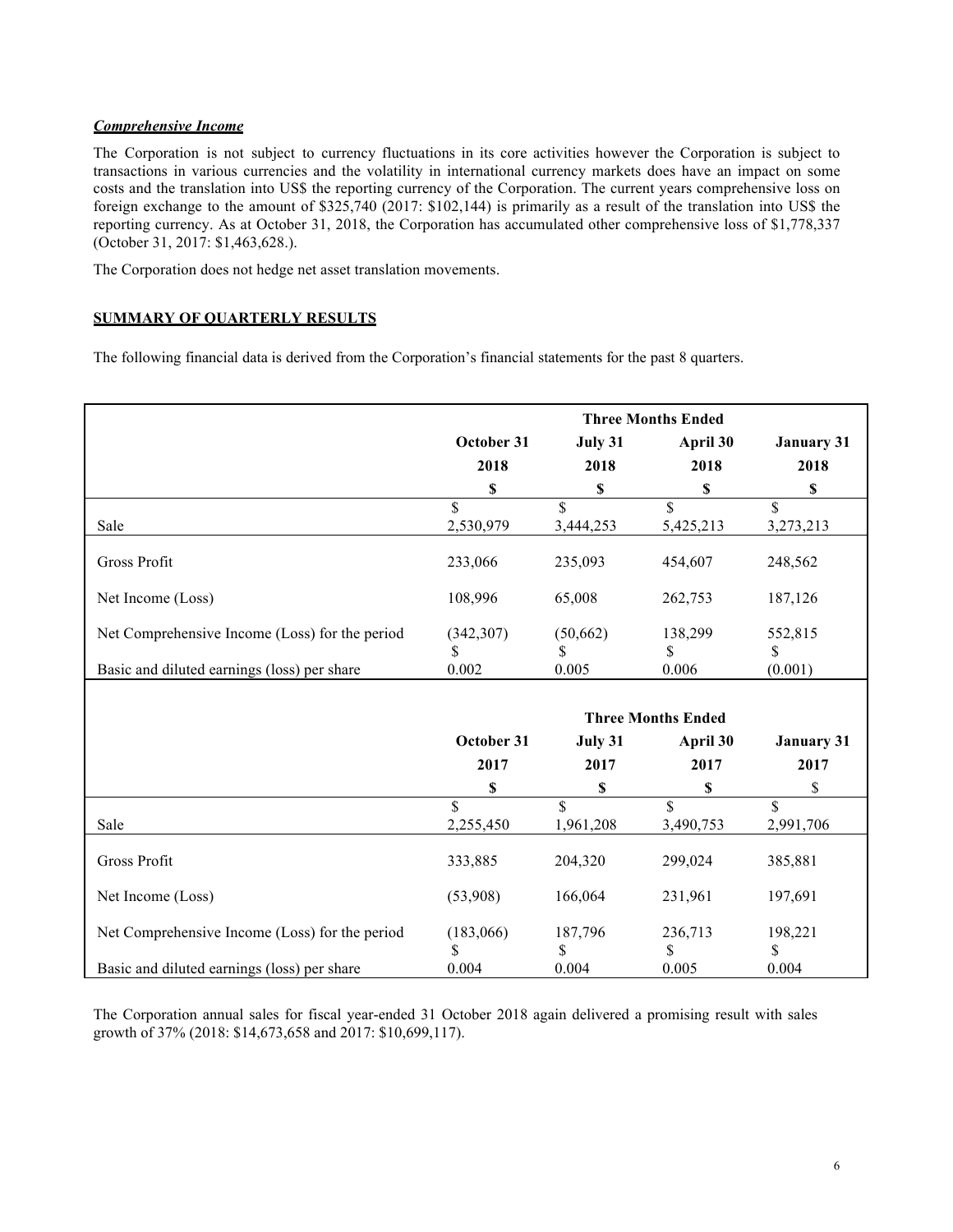# **FOURTH QUARTER OPERATIONS**

|                                   | 2018          | 2017        | Variance   |               |
|-----------------------------------|---------------|-------------|------------|---------------|
|                                   | S             | S           | S          | $\frac{0}{0}$ |
| <b>Sales</b>                      | 2,530,979     | 2,255,450   | 275,529    | 11%           |
| Cost of Sales                     | (2, 297, 913) | (1,921,565) | (376, 348) | 16%           |
| Gross Profit (Loss)               | 233,066       | 333,885     | (100, 819) | $-43%$        |
| Expenses                          |               |             |            |               |
| General and Administrative        | (140, 058)    | (105, 122)  | (34, 936)  | 25%           |
| Interest on Bank Loan             | (2,106)       | (44, 417)   | 42,311     | 2009%         |
| Foreign Exchange Gain             | 5,679         |             | 5,679      | 100%          |
| Total expenses                    | (136, 485)    | (149, 539)  | 13,054     | $-10%$        |
| <b>Interest Income</b>            | 47,639        | 5,785       | 41,854     | 88%           |
| Other Income                      | 11,967        |             | 11,967     | 100%          |
| Income (Loss) Before Income Taxes | 156,187       | 190,131     | (33, 944)  | $-22%$        |
| Income Tax (Expense) Recovery     | (47, 191)     | (244, 039)  | 196,848    | $-417%$       |
| Net Income (Loss) for the period  | 108,996       | (53,908)    | 162,904    | 149%          |

During the fourth quarter, the Corporation reported a net income of \$108,996 (2017: \$53,908 loss), which included a year-end adjustment to income tax expenses resulting in the negative impact on net income.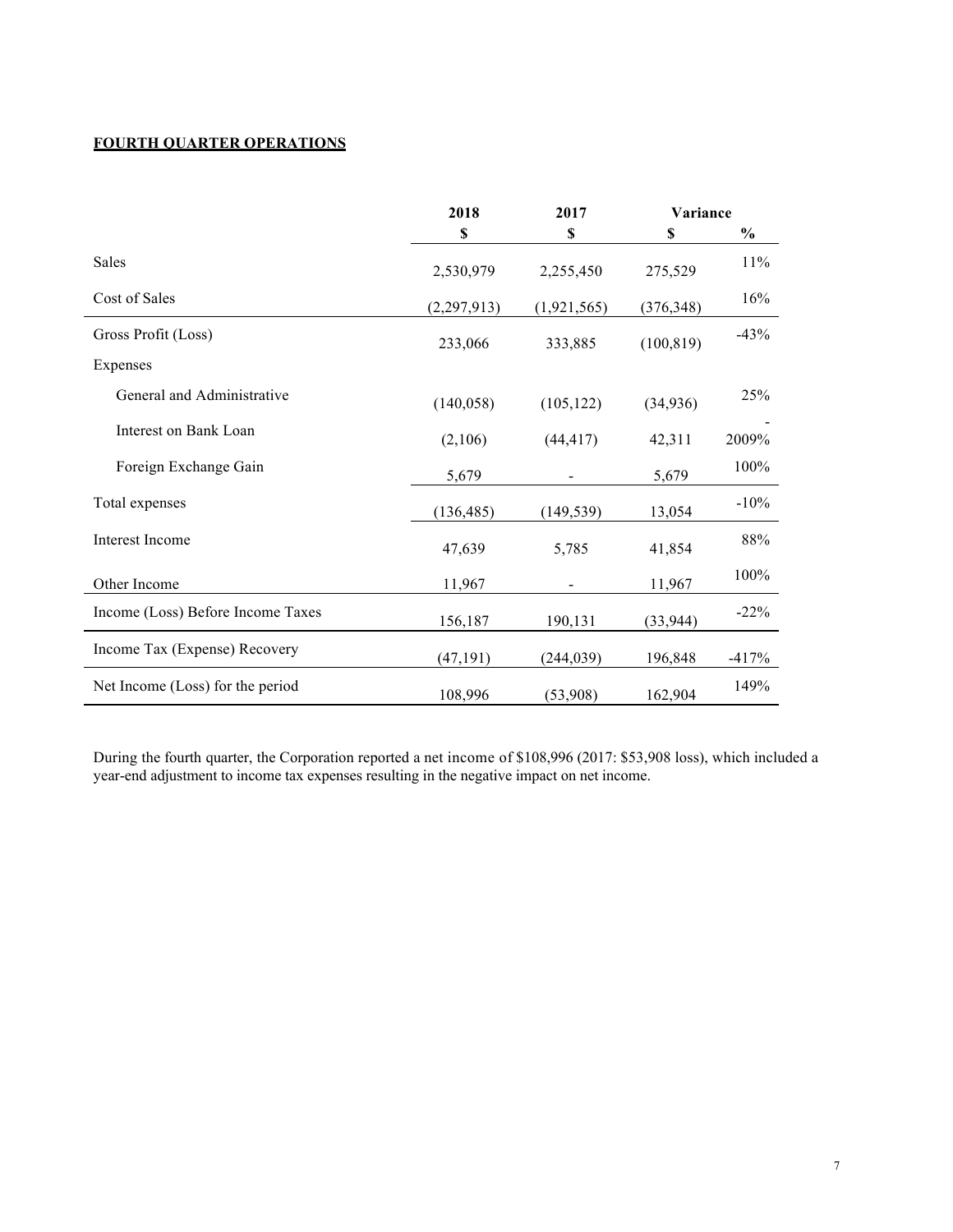### **SELECTED ANNUAL INFORMATION**

The following financial data is derived from the Corporation's audited financial statements for the years ended October 31, 2018, 2017, and 2016.

|                                                | 2018                             | 2017        | 2016                     |
|------------------------------------------------|----------------------------------|-------------|--------------------------|
|                                                | \$                               | S           | \$                       |
| Sales                                          | $\mathbf{\hat{S}}$<br>14,673,658 | 10,699,117  | $\mathbf S$<br>4,703,528 |
| Cost of Sales                                  | (13, 502, 330)                   | (9,476,007) | (4,600,463)              |
| Gross Profit                                   | 1,171,328                        | 1,223,110   | 103,065                  |
| Income before income taxes                     | 697,267                          | 736,284     | (312,218)                |
| Income Tax (Expense) Recovery                  | (73, 383)                        | (194, 476)  | 133,063                  |
| Net income (Loss) for the year                 | 623,884                          | 541,808     | (179, 155)               |
| Interest Income                                | 101,284                          | 17,962      | 29,280                   |
| Bank Loan, including current portion           | 78,412                           | 416,882     | 702,230                  |
| <b>Total Assets</b>                            | 4,774,437                        | 3,315,232   | 2,729,318                |
| Basic and diluted earnings (loss) per<br>share | 0.01                             | 0.01        | (0.00)                   |

The main components making up the balance of \$4,774,437 (2017: \$3,315,232) of total assets as at October 31 2018 are \$1,250,290 (2017: \$Nil) due from non-controlling interest, \$868,059 (2017: \$1,037,996) property, plant and equipment, \$552,351 (2017: \$453,609) in cash, \$1,240,730 (2017: \$1,314,828) in accounts receivable and \$836,551 (2017: \$472,221) in inventories, comprising mostly of stock on hand.

#### **LIQUIDITY AND CAPITAL RESOURCES**

At October 31, 2018, the Corporation had cash of \$552,351 (October 31, 2017: \$453,609) and working capital of \$1,477,490 (October 31, 2017: \$1,098,726). Surplus cash and cash equivalents are deposited in interest accruing accounts.

Working capital components include cash in current or interest bearing accounts, trade and other receivables, sales tax receivable, inventories and prepaid expenses and deposits, trade and other payables, sales tax payable, income tax payable, and current portion of long-term debt.

Trade receivables and trade payables are expected to increase or decrease as sales volumes change.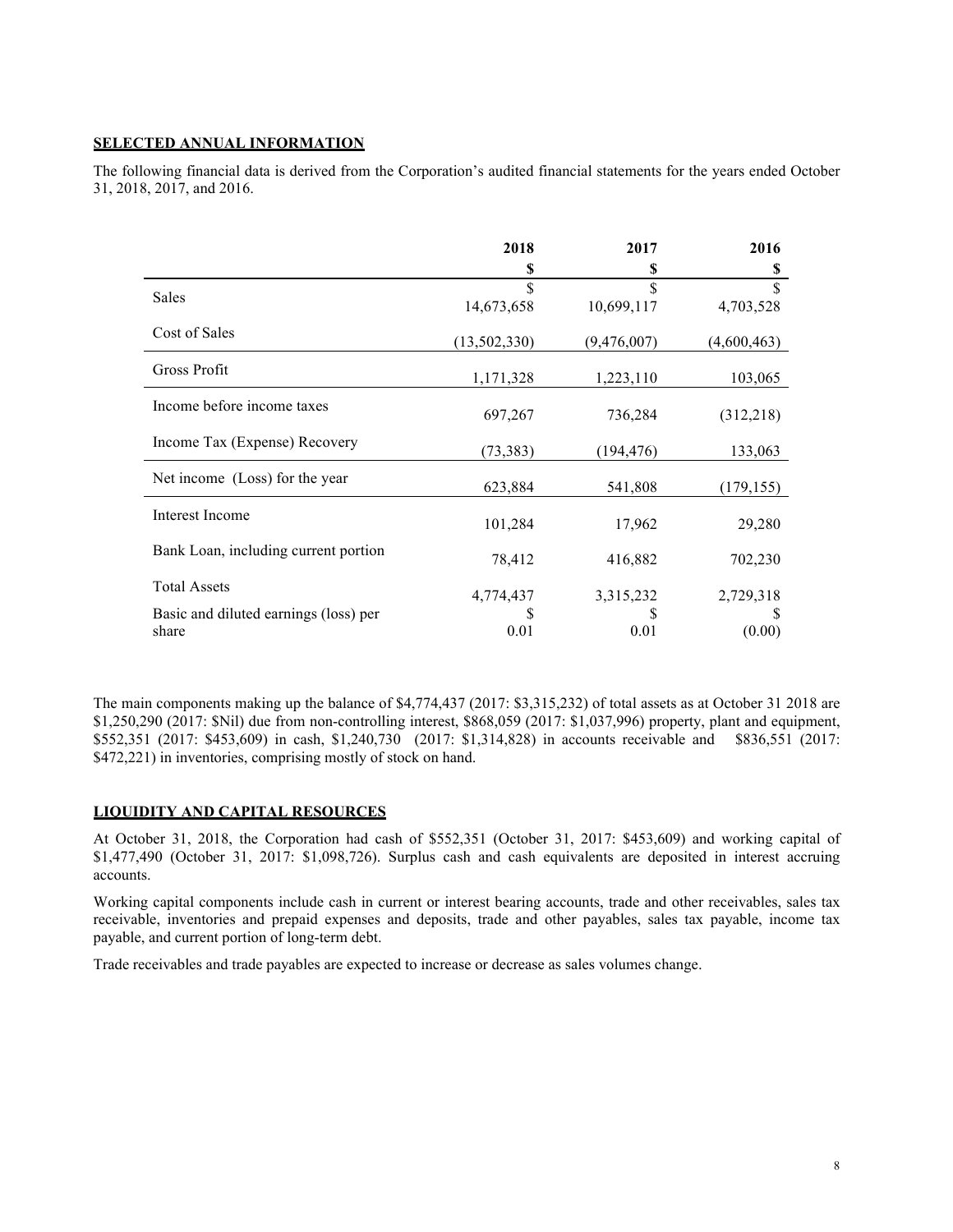|                                                 | <b>Oct 31</b><br>2018 | <b>Oct 31</b><br>2017 |
|-------------------------------------------------|-----------------------|-----------------------|
|                                                 | S                     | S                     |
| Cash provided by (used) in operating activities | 739,381               | 587,509               |
| Cash used in investing activities               | (269, 949)            | (222, 165)            |
| Cash provided by (used) in financing activities | (335, 929)            | (267, 038)            |
| Increase (Decrease) in cash                     | 133,503               | 98,306                |

Operations provided \$739,382 in cash during the year ended October 31, 2018 (October 31, 2017 provided \$587,509) largely due to timing of supplier payments.

Except as described above, the Corporation's management is not aware of any other trends or other expected fluctuations in its liquidity that would create any deficiencies. The Corporation's management believes that its cash balances will be sufficient to meet the Corporation's short-term and long-term requirements for ongoing operations and planned growth. The Corporation does occasionally utilize cash reserves to offer suppliers earlier payment terms in return for more favorable rates.

### **ECONOMIC DEPENDENCE**

Sales from the Corporation's South African coal processing business are substantially derived from two customers and as a result, the Corporation is economically dependent on these customers. The Corporation's exposure to credit risk is limited to the carrying value of its accounts receivable. As at October 31, 2018, trade receivables of \$1,239,453 (October 31, 2017: \$1,310,828) were due from these customers and were collected subsequent to year-end.

#### **REVENUE RECOGNITION**

Revenue from the sale of calcined anthracite is recognized upon transfer of title, which is completed when the physical product is delivered to customers and collection is reasonably assured. Interest and other income are recognized when earned and collection is reasonably assured.

#### **COMMITMENT**

The Corporation has an agreement to lease premises for its coal processing plant in South Africa for a term of ten years, expiring on December 31, 2020, with a monthly rent of Rand 35,000 (\$2,369). Future minimum annual lease payments are as seen below. The Corporation hopes to agree extended terms for the lease of its premises for a further 5 years, during 2019.

|      | S      |
|------|--------|
| 2019 | 28,427 |
| 2020 | 28,427 |
| 2021 | 4,738  |
|      | 61,592 |

### **CONTRACTUAL OBLIGATIONS**

The bank loan bears interest at 10.25% per annum, matures on January 7, 2019, and is secured by the Corporation's furnace acquired with the proceeds from the loan. The bank loan is repayable in blended monthly payments of Rand 393,061 (\$26,507 translated at October 31, 2018 exchange rate). During the year ended October 31, 2018, the Corporation incurred interest expense totaling \$27,853 (October 31, 2017 – \$86,837).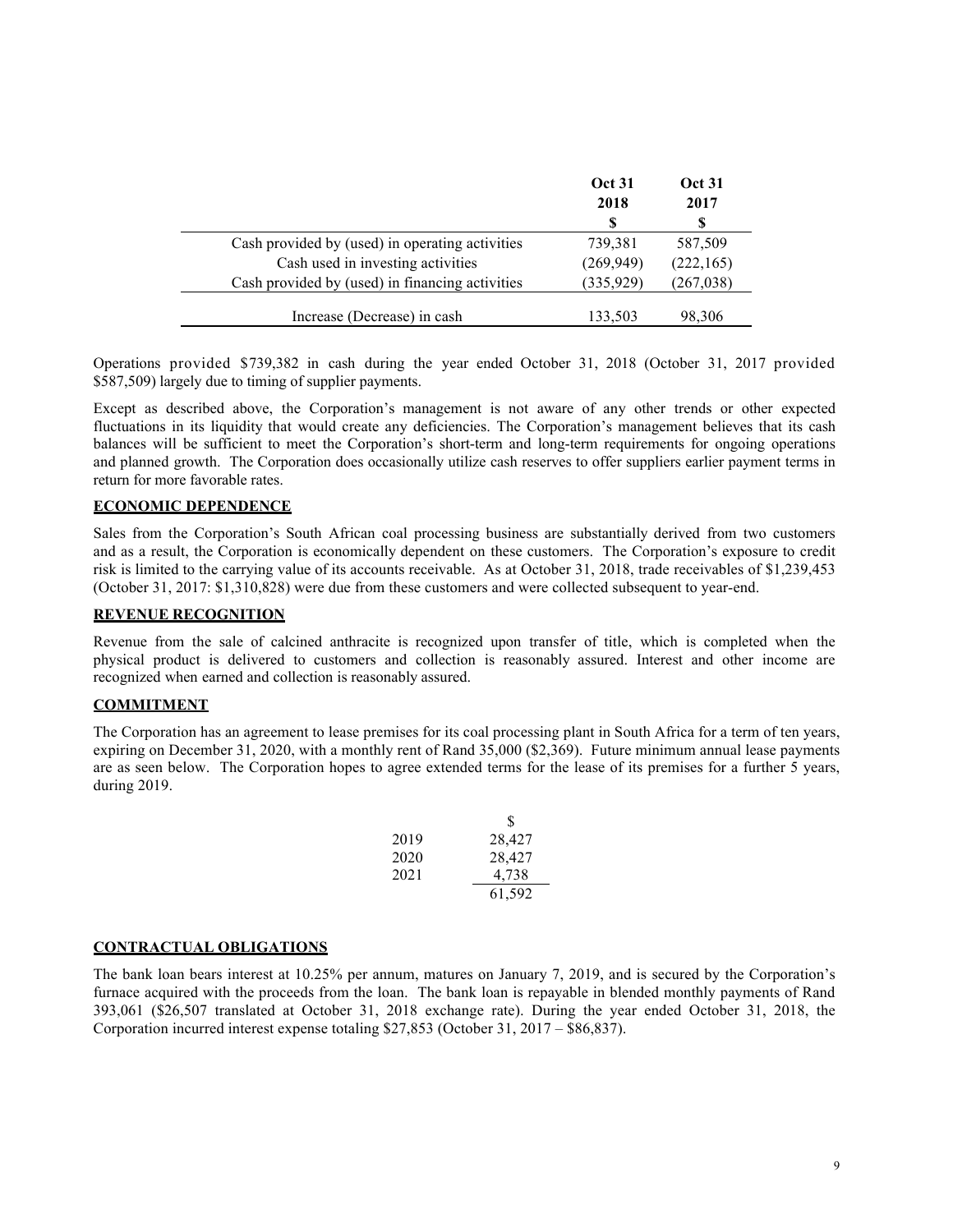### **TRANSACTIONS WITH RELATED PARTIES**

At the report date, key management consists of Christopher Way (CEO, President and a Director of the Corporation), Rebecca Williams (CFO and Director) appointed July 2018, David Way (Chairman of the Board and Director of the Corporation) and Kevin Corrigan (Independent Director of the Corporation).

Fees incurred for services by key management personnel during the year ended October 31, 2018 and 2017 were as follows:

|                        |                                                             | 2018    | 2017    |
|------------------------|-------------------------------------------------------------|---------|---------|
| <b>Services</b>        | Party                                                       |         |         |
| Professional Fees      | CFO and director of the Corporation                         | 12,039  |         |
| Professional Fees      | Former CFO's and director's of the Corporation              | 32,316  | 40,909  |
| <b>Consulting Fees</b> | President, CEO and director of the Corporation              | 84,209  | 67,117  |
| Directors Fees         | Directors of the coal processing operations in South Africa | 127,024 | 119,504 |

### **OFF-BALANCE SHEET ARRANGEMENTS**

The Corporation has no off-balance sheet arrangements

# **ACCOUNTING STANDARDS ISSUED BUT NOT YET EFFECTIVE**

A number of new accounting standards, amendments to standards, and interpretations have been issued but not yet effective up the date of issuance of the Company's consolidated financial statements. The Company intends to adopt the following standards when it becomes effective.

#### **a) IFRS 9 – Financial Instruments**

IFRS 9 as issued reflects the first phase of the IASBs work on the replacement of IAS 39 and applies to classification and measurement of financial assets as defined in IAS 39. The mandatory effective date has been set for annual periods beginning on or after January 1, 2018 with early adoption permitted. The Company does not intend to early adopt IFRS 9. Based on current facts and circumstances, the Company do not expect its financial performance or disclosure to be materially affected by the application of the standard.

#### **b) IFRS 15 – Revenue from Contracts with Customers**

IFRS 15 clarifies the principles for recognizing revenue from contracts with customers. IFRS 15 will also result in enhanced disclosures about revenue, provide guidance for transactions that were not previously addressed comprehensively, and improve guidance for multiple-element arrangements. The standard is effective for annual periods beginning on or after January 1, 2018 with early adoption permitted. The Company does not intend to early adopt IFRS 15. Based on current facts and circumstances, the Company do not expect its financial performance or disclosure to be materially affected by the application of the standard.

### **CRITICAL ACCOUNTING POLICIES AND ESTIMATES**

The details of Canaf's accounting policies are presented in Note 2 of the Audited Financial Statements for the year ended October 31, 2018. These policies are considered by management to be essential to understanding the processes and reasoning that go into the preparation of the Corporation's financial statements and the uncertainties that could have a bearing on its financial results.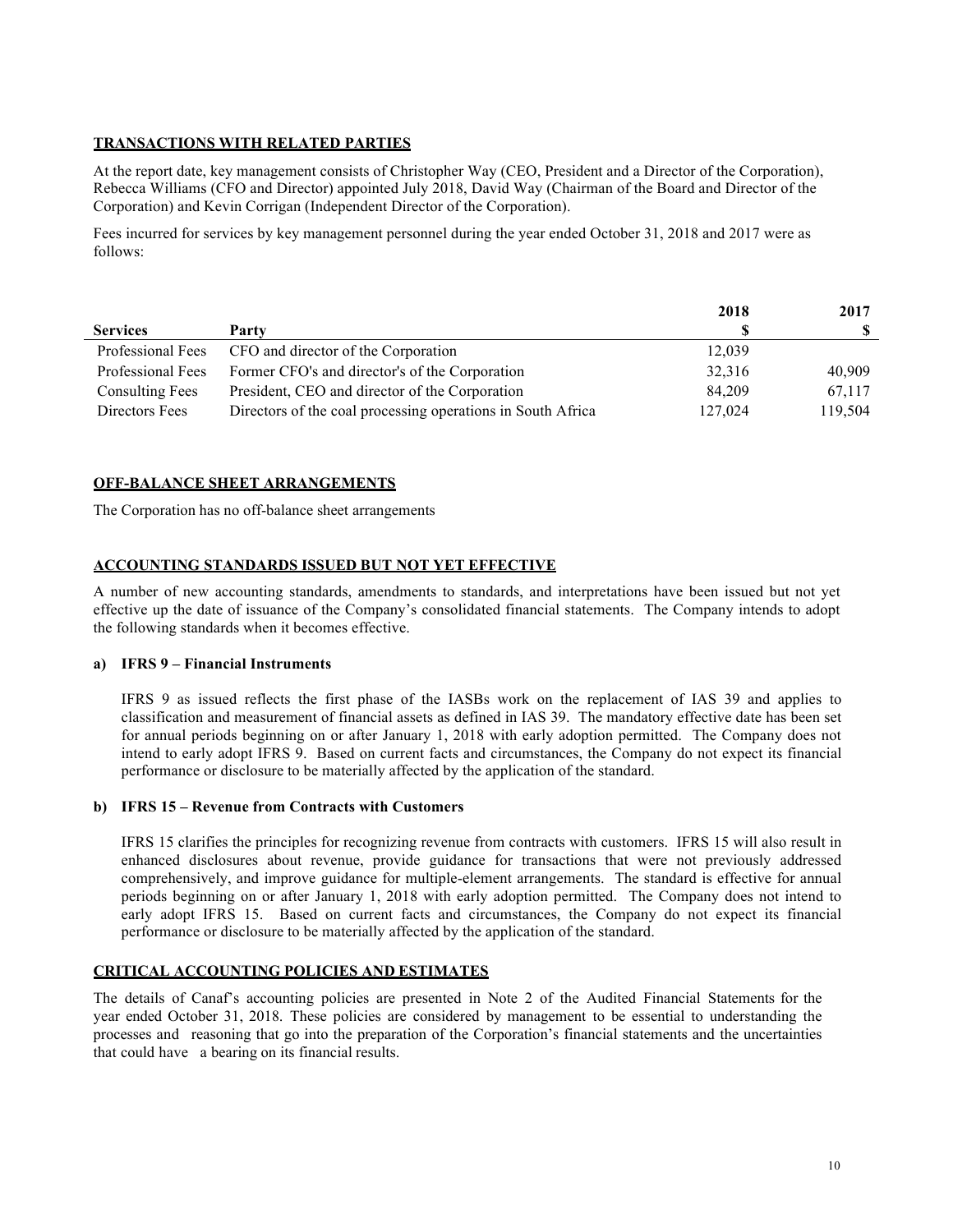### **MANAGEMENT FINANCIAL RISKS**

The Corporation is exposed to various risks in relation to financial instruments. The Corporation's financial assets and liabilities by category are summarized in Note 2(o) of the consolidated financial statements. The Corporation's risk management is coordinated by the board of directors and focuses on actively securing the Corporation's short to medium-term cash flows and raising finances for the Corporation's capital expenditure program. The Corporation does not actively engage in the trading of financial assets for speculative purposes. The most significant financial risks to which the Corporation is exposed are described below.

#### *Foreign Currency Risk*

Foreign exchange risk arises because of fluctuations in exchange rates. The Corporation conducts a significant portion of its business activities in foreign currencies. The Corporation's subsidiaries, principally located in South Africa, routinely transact in the local currency, exposing the Corporation to potential foreign exchange risk in its financial position and cash flows.

The assets, liabilities, revenue and expenses that are denominated in foreign currencies will be affected by changes in the exchange rate between the United States dollar and these foreign currencies. The Corporation has outstanding debt obligations that are payable in South African Rand. The Corporation does not currently use financial instruments to mitigate this risk.

### *Credit Risk*

Credit risk is the risk of loss associated with counterparty's inability to fulfill its payment obligations. The Corporation limits its exposure to credit loss for cash by placing its cash with high quality financial institutions and for trade receivable by performing standard credit checks. The credit risk for cash and trade receivables is considered negligible since the counterparties are reputable banks with high quality external credit ratings and customers with no history of default.

The Corporation has a credit risk exposure related to its economic dependence on two customers for its calcine sales. The Corporation has assessed its exposure to credit risk and has determined that no significant risks exist from these concentrations of credit.

#### *Liquidity Risk*

Liquidity risk is the risk that the Corporation will not be able to meet its financial obligations when they become due. The Corporation ensures, as far as reasonably possible, that it will have sufficient capital in order to meet short-term business requirements, after taking into account cash flows from operations and the Corporation's holdings of cash. The Corporation has a working capital of \$1,477,490 as at October 31, 2018. There can be no assurance that the Corporation will be successful with generating and maintaining profitable operations or will be able to secure future debt or equity financing for its working capital and expansion activities.

#### *Interest Rate Risk*

Interest rate risk is the risk that future cash flows will fluctuate as a result of changes in market interest rates. Interest on the Corporation's bank loan is tied to the Prime Rate, and as such, the Corporation is not exposed to significant interest rate risk.

### *Commodity Price Risk*

The Corporation's revenues, earnings and cash flows are directly related to the volume and price of calcine sold and are sensitive to changes in market prices over which it has little or no control. The Corporation has the ability to address its price-related exposures through the use of sales contracts.

#### *Fair Value*

The Corporation uses the following hierarchy for determining fair value measurements:

- Level 1: Quoted prices in active markets for identical assets or liabilities.
- Level 2: Other techniques for which all inputs which have a significant effect on the recorded fair value are observable, either directly or indirectly.
- Level 3: Techniques which use inputs that have a significant effect on the recorded fair value that is not based on observable market data.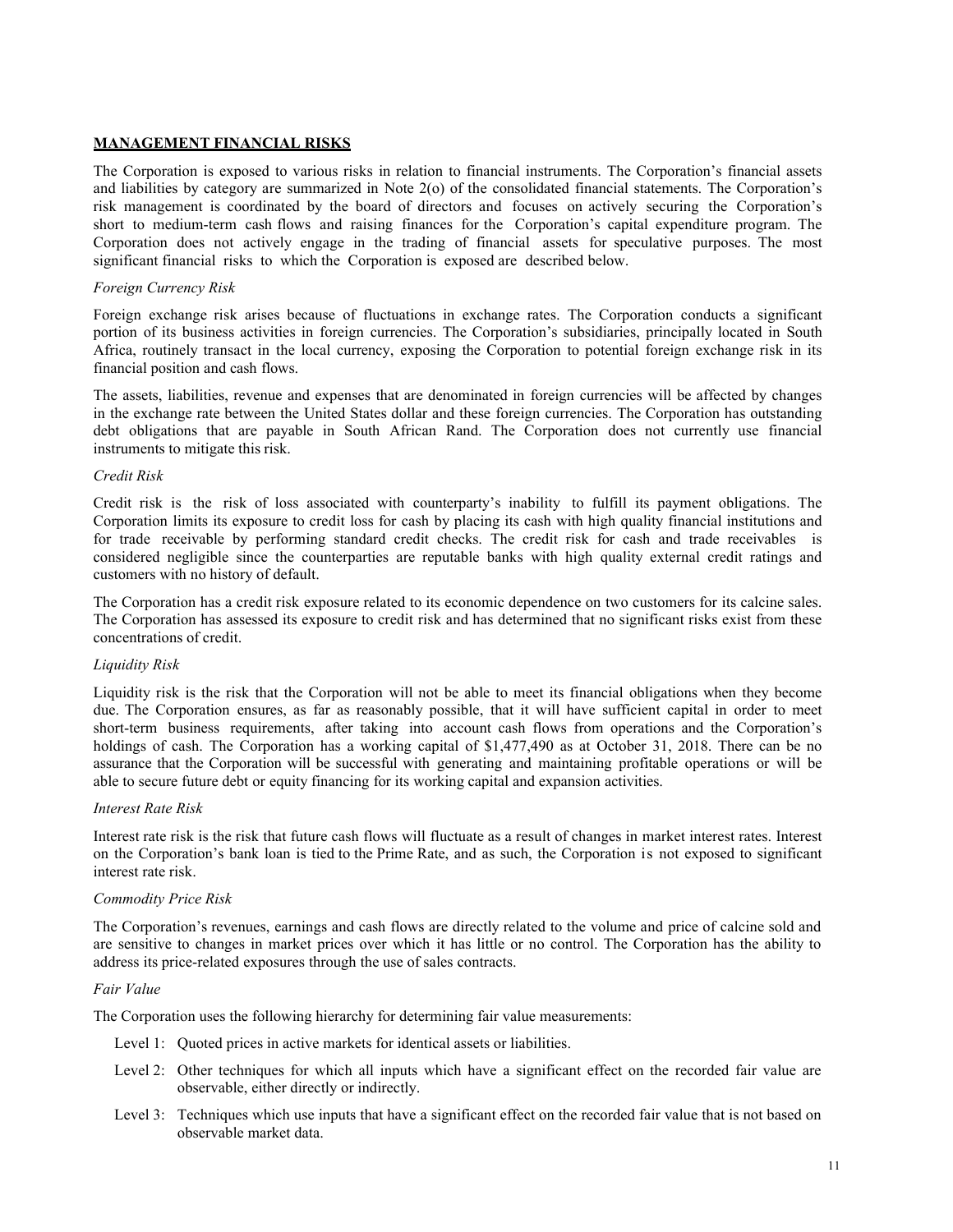The level within which the financial asset or liability is classified is determined based on the lowest level of significant input to the fair value measurement.

The Corporation's financial assets measured at fair value through profit or loss use Level 1 valuation techniques during the year ended October 31, 2018 and 2017. The carrying values of the Corporation's financial assets and liabilities approximate their fair values as at October 31, 2018.

### **CAPITAL RISK MANAGEMENT**

The Corporation's objectives in managing its capital are to ensure adequate resources are available to fund its coal processing business in South Africa, to seek out and acquire new projects of merit, and to safeguard its ability to continue as a going concern. The Corporation manages its share capital as capital, which as at October 31, 2018, totaled \$8,079,463 (2017 - \$8,079,463).

The Corporation manages its capital structure in a manner that provides sufficient funding for operational and capital expenditure activities. Funds are secured through the sale of calcine in South Africa and, when necessary, through debt funding or equity capital raised by means of private placements. There can be no assurances that the Corporation will be able to obtain debt or equity capital in the case of operating cash deficits.

The Corporation may, from time to time, invest capital that is surplus to immediate operational needs in short-term, liquid, and highly rated financial instruments held with major financial institutions, or in marketable securities. The Corporation may also, from time to time, enter into forward foreign exchange and commodity price contracts to hedge a portion of its exposure to movements in foreign exchange and commodity prices.

The Corporation has no externally imposed capital requirements and has not paid or declared any dividends since the date of incorporation, nor are any contemplated in the foreseeable future. There were no changes in the Corporation's approach to capital management during the year ended October 31, 2018.

### **RISKS AND UNCERTAINTIES**

The Corporation is subject to a number of risk factors due to the nature of the mining business in which it is engaged, including movements in commodity prices, which are difficult to forecast. The Corporation seeks to counter these risks as far as possible by selecting exploration areas on the basis of their recognized geological potential to host economic deposits.

The Corporation's assets are of indeterminate value. For further particulars see the financial statements filed on www.sedar.com.

#### *Exploration and Development*

The Corporation is not currently engaged in any exploration or development projects.

#### *Operating Hazards and Risks*

Operations in which the Corporation has a direct or indirect interest will be subject to all the hazards and risks normally incidental to exploration, development and production of resources, any of which could result in work stoppages, damage to persons or property and possible environmental damage. Although the Corporation has or will obtain liability insurance in an amount which it considers adequate, the nature of these risks is such that liabilities might exceed policy limits, the liabilities and hazards might not be insurable, or the Corporation might not elect to insure itself against such liabilities due to high premium costs or other reasons, in which event the Corporation could incur significant costs that could have a material adverse effect upon its financial condition.

### *Metal and Mineral Prices*

Factors beyond the control of the Corporation affect the price and marketability of gold and other metals and minerals. Metal and mineral prices have fluctuated widely, particularly in recent years and are affected by numerous factors including international, economic and political trends, expectations of inflation, currency exchange fluctuations, interest rates, global or regional consumption patterns, speculative activities and worldwide production levels. The effect of these factors on the Corporation's future prospects cannot accurately be predicted.

### *Political Risk*

Quantum is located in South Africa and consequently the Corporation will be subject to certain risks, including currency fluctuations, electricity outages and possible political or economic instability, and exploration and production activities may be affected in varying degrees by political stability and government regulations relating to the industry. Any changes in regulations or shifts in political attitudes are beyond the control of the Corporation and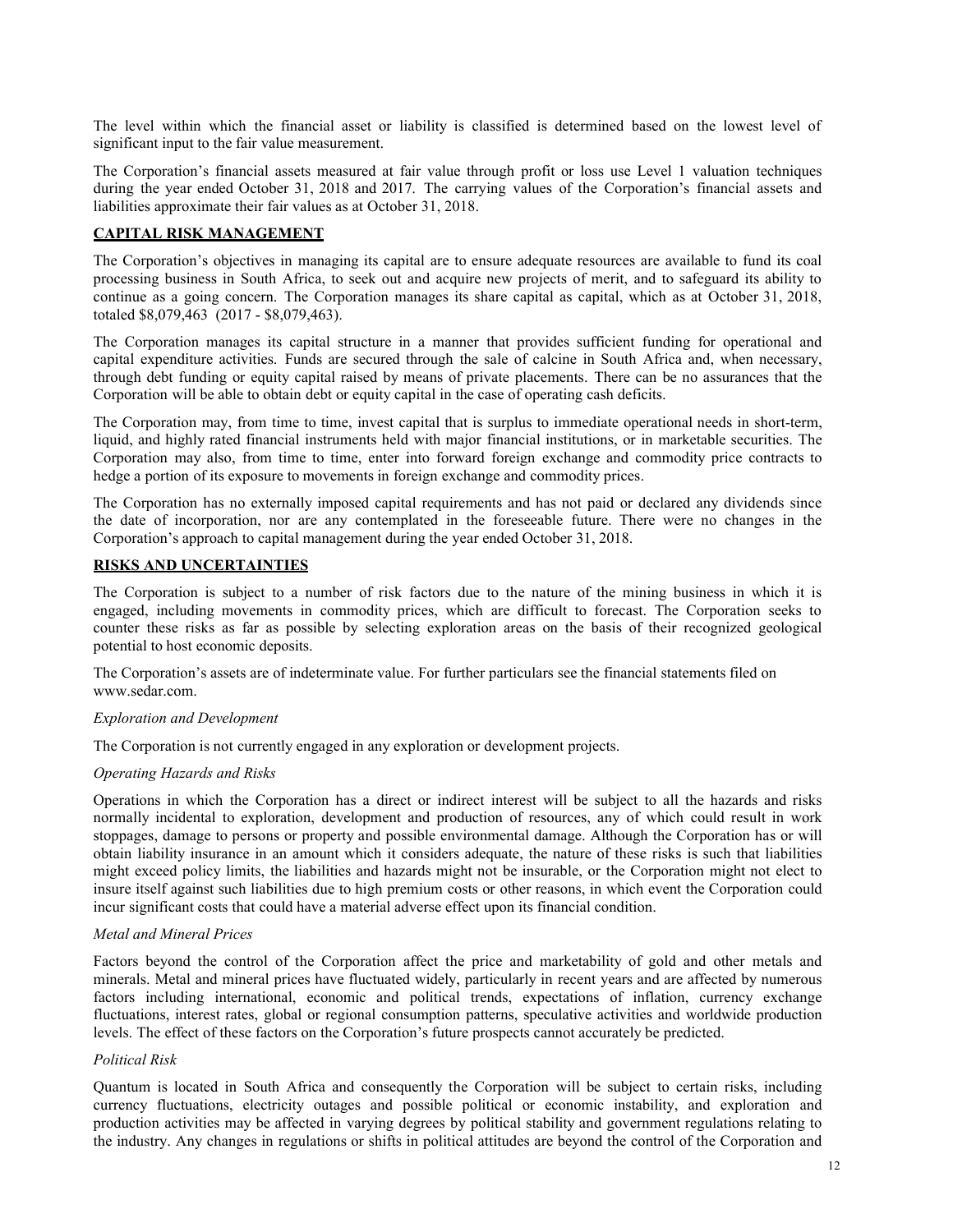may adversely affect its business. Exploration may be affected in varying degrees by government regulations with respect to restrictions on future exploitation and production, price controls, export controls, foreign exchange controls, income taxes, expropriation of property, environmental legislation and site safety.

#### *Environmental Factors*

All phases of the Corporation's operations will be subject to environmental regulation in South Africa.

Environmental legislation is evolving in a manner which will require stricter standards and enforcement, increased fines and penalties for non-compliance, more stringent environmental assessments of proposed projects and a heightened degree of responsibility for companies and their officers, directors and employees. In addition, certain types of operations require the submission and approval of environmental impact assessments. Environmental assessments of proposed projects carry a heightened degree of responsibility for companies and directors, officers and employees. The cost of compliance with changes in governmental regulations has a potential to reduce the profitability of operations. The exploration, development and production activities of the Corporation will require certain permits and licenses from various governmental authorities and such operations are and will be governed by laws and regulations governing exploration, development and production, labour standards, occupational health, waste disposal, toxic substances, land use, environmental protection, safety and other matters. Companies engaged in exploration activities generally experience increased costs and delays as a result of the need to comply with applicable laws, regulations and permits. There can be no assurance that all licenses and permits which the Corporation may require to carry out exploration and development of its projects will be obtainable on reasonable terms or on a timely basis, or that such laws and regulations would not have an adverse effect on any project that the Corporation may undertake.

### *Cash Flows and Additional Funding Requirements*

Although since the acquisition of Quantum, the Corporation has significant revenues from operations, the majority of sources of funds currently available to the Corporation for any future acquisition and development projects will in large portion be derived from the issuance of equity or project finance debt. Although the Corporation presently has sufficient financial resources and has been successful in the past in obtaining equity and debt financing to undertake its currently planned exploration and development programs, there is no assurance that it will be able to obtain adequate financing in the future or that such financing will be on terms advantageous to the Corporation.

### *Title to Assets*

Although the Corporation has or will receive title options for any concessions in which it has or will acquire a material interest, there is no guarantee that title to such concessions will be not challenged or impugned. In some countries, the system for recording title to the rights to explore, develop and mine natural resources is such that a title opinion provides only minimal comfort that the holder has title. Also, in many countries, claims have been made and new claims are being made by aboriginal peoples that call into question the rights granted by the governments of those countries.

#### *Enforcement of Civil Liabilities*

Substantially all of the assets of the Corporation will be located outside of Canada, with the directors and officers of the Corporation being resident outside of Canada also. As a result, it may be difficult or impossible to enforce judgments granted by a court in Canada against the assets of the Corporation or the directors and officers of the Corporation residing outside of Canada.

#### *Management*

The Corporation is dependent on a relatively small number of key employees, the loss of any of whom could have an adverse effect on the Corporation.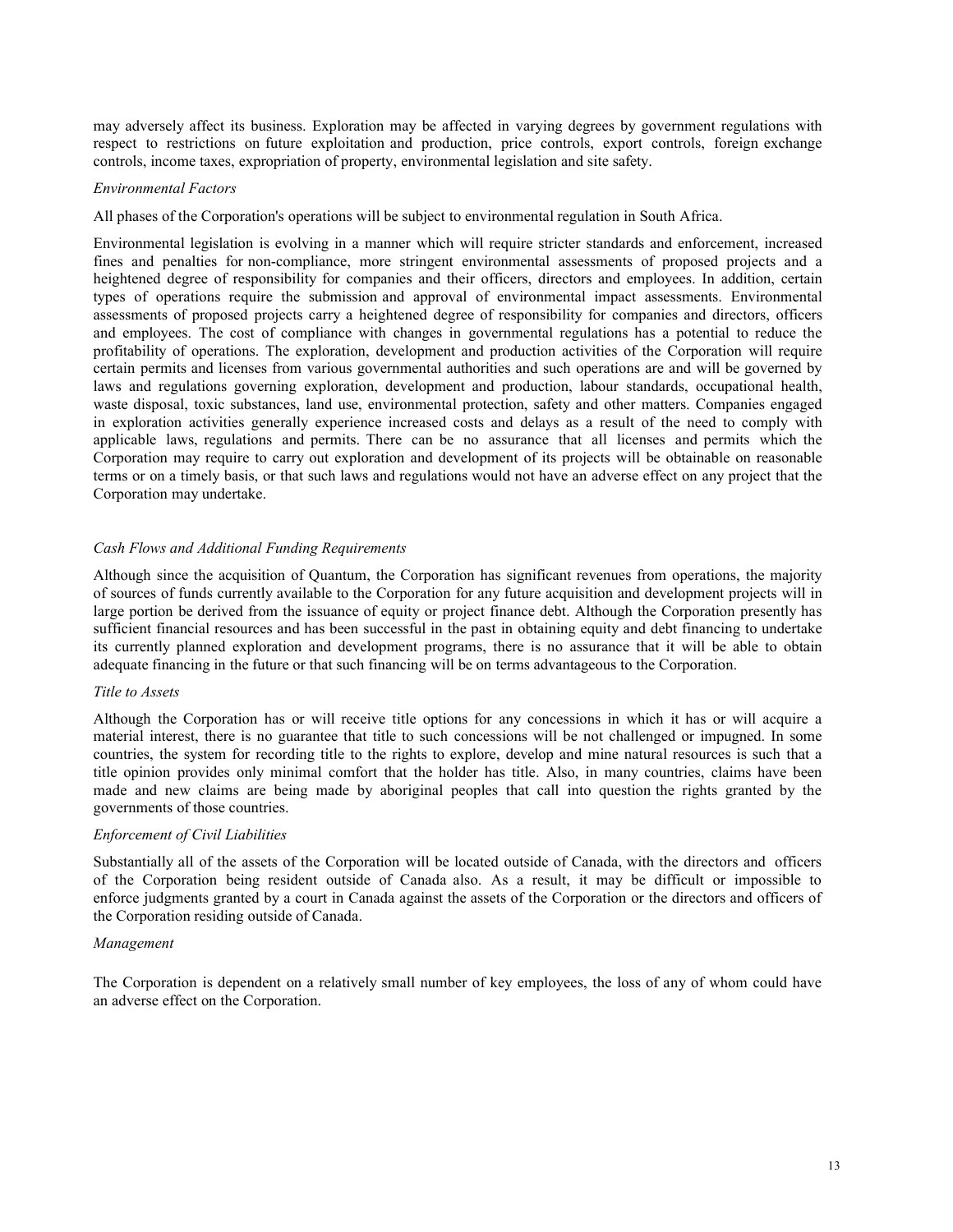#### **CAUTIONARY STATEMENTS ON FORWARD-LOOKING INFORMATION**

This MD&A together with the Corporation's consolidated financial statements for the year ended October 31, 2018 contain certain statements that may be deemed "forward-looking statements". All statements in this MD&A, other than statements of historical fact, that address exploration drilling, exploitation activities and events or developments that the Corporation expects to occur, are forward looking statements. Forward looking statements in this document are statements that are not historical facts and are generally, but not always, identified by the words "expects", "plans", "anticipates", "believes", "intends", "estimates", "projects", "potential" and similar expressions, or that events or conditions "will", "would", "may", "could" or "should" occur. Information inferred from the interpretation of drilling results and information concerning resource estimates may also be deemed to be forward looking statements, as it constitutes a prediction of what might be found to be present when and if a project is actually developed. Although the Corporation believes the expectations expressed in such forward-looking statements are based on reasonable assumptions, such statements are not guarantees of future performance and actual results may differ materially from those in the forward-looking statements.

Inherent in forward-looking statements are risks and uncertainties beyond the Corporation's ability to predict or control, including risks that may affect the Corporation's operating or capital plans, including risks generally encountered in the exploration and development of natural resource properties, such as unusual or unexpected geological formations, unanticipated metallurgical difficulties, ground control problems, process upsets and equipment malfunctions; risks associated with labour and unavailability of skilled labour; fluctuations in the market prices of the Corporation's principal products, which are cyclical and subject to substantial price fluctuations; risks created through competition for natural resource properties; risks associated with lack of access to markets; risks associated with mineral and resource estimates, including the risk of errors in assumptions or methodologies; risks posed by fluctuations in exchange rates and interest rates, as well as general economic conditions; risks associated with environmental compliance and permitting, including those created by changes in environmental legislation and regulation; risks associated with the Corporation's dependence on third parties in the provision of transportation and other critical services; risks associated with aboriginal title claims and other title risks; social and political risks associated with operations in foreign countries; and risks associated with legal proceedings.

Actual results and developments are likely to differ, and may differ materially, from those expressed or implied by the forward-looking statements contained in this MD&A. Such statements are based on a number of assumptions which may prove to be incorrect, including, but not limited to, the following assumptions: that there is no material deterioration in general business and economic conditions; that there is no unanticipated fluctuation of interest rates and foreign exchange rates; that the supply and demand for, deliveries of, and the level and volatility of commodity prices develop as expected; that the Corporation receives regulatory and governmental approvals as are necessary on a timely basis; that the Corporation is able to obtain financing as necessary on reasonable terms; that there is no unforeseen deterioration in the Corporation's activity costs; that the Corporation is able to continue to secure adequate transportation as necessary for its exploration activities; that the Corporation is able to procure equipment and supplies, as necessary, in sufficient quantities and on a timely basis; that exploration activity timetables and capital costs for the Corporation's planned projects are not incorrectly estimated or affected by unforeseen circumstances; that costs of closure of various operations are accurately estimated; that there are no unanticipated changes to market competition; that the Corporation's estimates in relation to its natural resource interests are within reasonable bounds of accuracy (including with respect to size, grade and recoverability of mineral projects) and that the geological, operational and price assumptions on which these are based are reasonable; that no environmental and other proceedings or disputes arise; and that the Corporation maintains its ongoing relations with its employees, consultants and advisors.

Readers are cautioned that the foregoing list of important factors and assumptions is not exhaustive. Forwardlooking statements are not guarantees of future performance. Events or circumstances could cause the Corporation's actual results to differ materially from those estimated or projected and expressed in, or implied by, these forwardlooking statements. The Corporation undertakes no obligation to update publicly or otherwise revise any forwardlooking statements or the foregoing list of factors, whether as a result of new information or future events or otherwise, except as may be required under applicable laws.